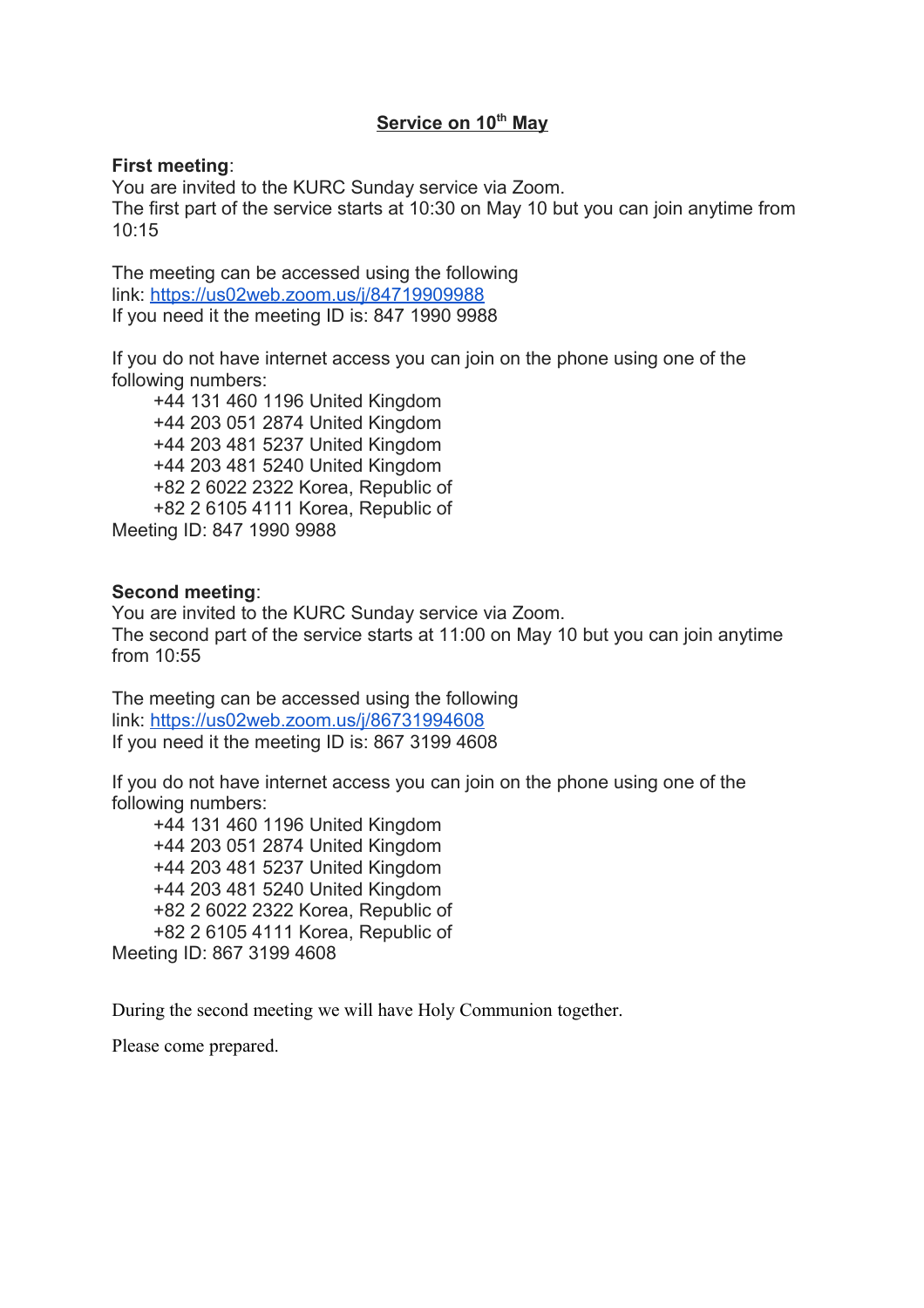# **Order of service for 10th May**

Welcome to your own house! Gathering –we say together **God of all the Earth, be present with us now, in each of our homes, as we connect together. Build us into a spiritual house, a holy priesthood, offering spiritual sacrifices acceptable to you through Jesus Christ, our risen redeemer and healer. Amen**

## **Please mute and put your video off**

Christ is the world's Light, he and no other; born in our darkness, he became our brother. If we have seen him, we have seen the Father: glory to God on high.

Christ is the world's Peace, he and no other; no man can serve him and despise his another who else unites us, one in God the Father? Glory to God on high.

Christ is the world's Life, he and no other; sold once for silver, murdered here, our Brother he who redeems us, reigns with God the Father: Glory to God on high.

Give God the glory, God and no other; give God the glory, Spirit, Son and Father; give God the glory, God in man my brother: glory to God on high.

Fred Pratt Green (1903-2000)

### **Video can go back on- please stay muted**

Prayer

Reading John 14 v 1-14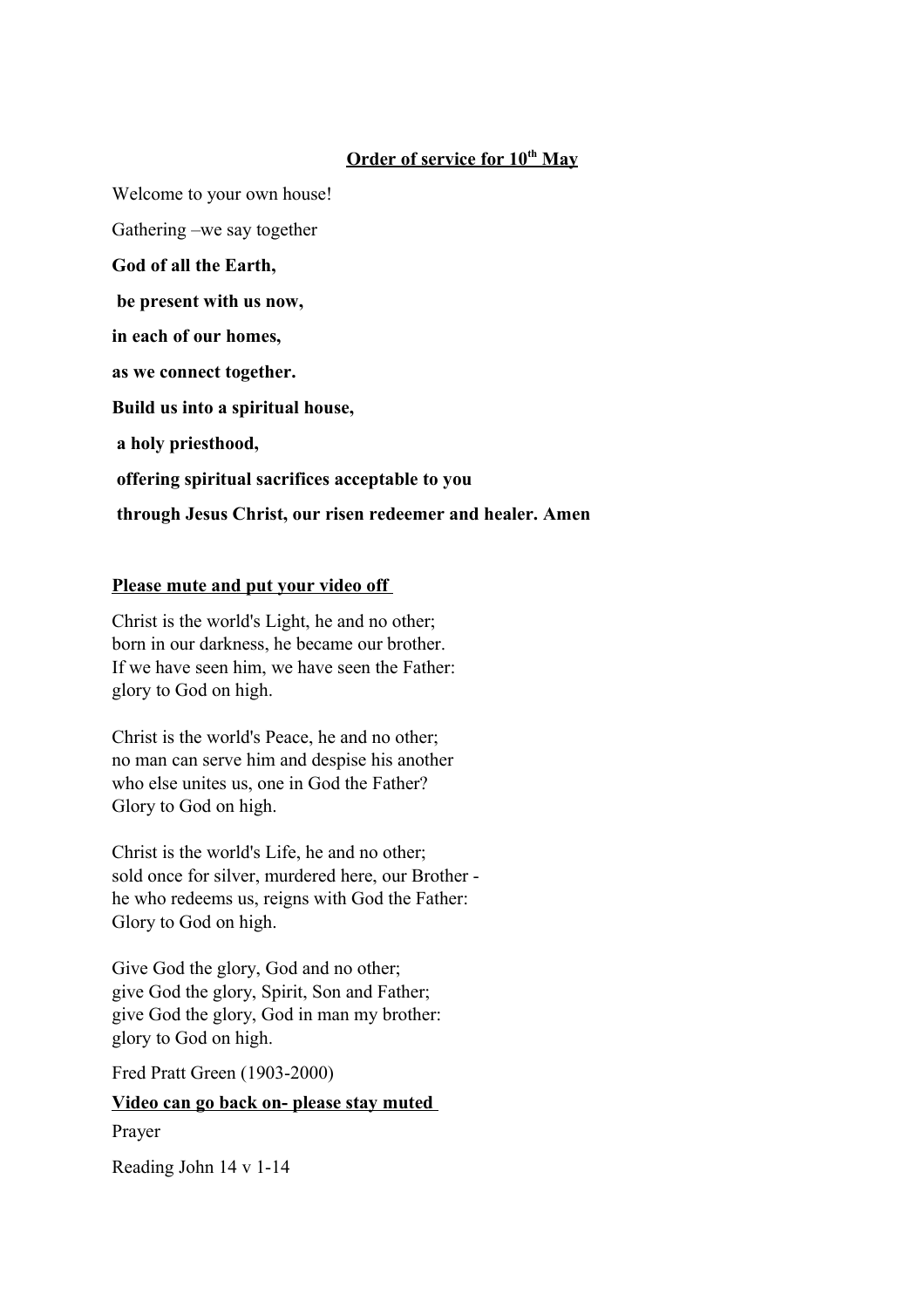#### Sermon Rowan Williams

<https://www.christianaid.org.uk/christian-aid-week/virtual-fundraisers>

YouTube <https://www.youtube.com/watch?v=iISBv4YV8U4&feature=youtu.be>

Back here from 11.00

#### **Please mute yourself**

Prayers of intercession

Holy Communion

#### **Please mute and put your video off**

Love divine, all loves excelling, Joy of heaven to earth come down; Fix in us thy humble dwelling; All thy faithful mercies crown! Jesus, Thou art all compassion, Pure unbounded love Thou art; Visit us with Thy salvation; Enter every trembling heart.

Come, Almighty to deliver, Let us all Thy life receive; Suddenly return and never, Never more Thy temples leave. Thee we would be always blessing, Serve Thee as Thy hosts above, Pray and praise Thee without ceasing, Glory in Thy perfect love.

Finish, then, Thy new creation; Pure and spotless let us be. Let us see Thy great salvation Perfectly restored in Thee; Changed from glory into glory, 'Til in heaven we take our place, 'Til we cast our crowns before Thee, Lost in wonder, love, and praise.

Charles Wesley (1707 – 1788)

### **Please unmute and put your video on**

We say the grace